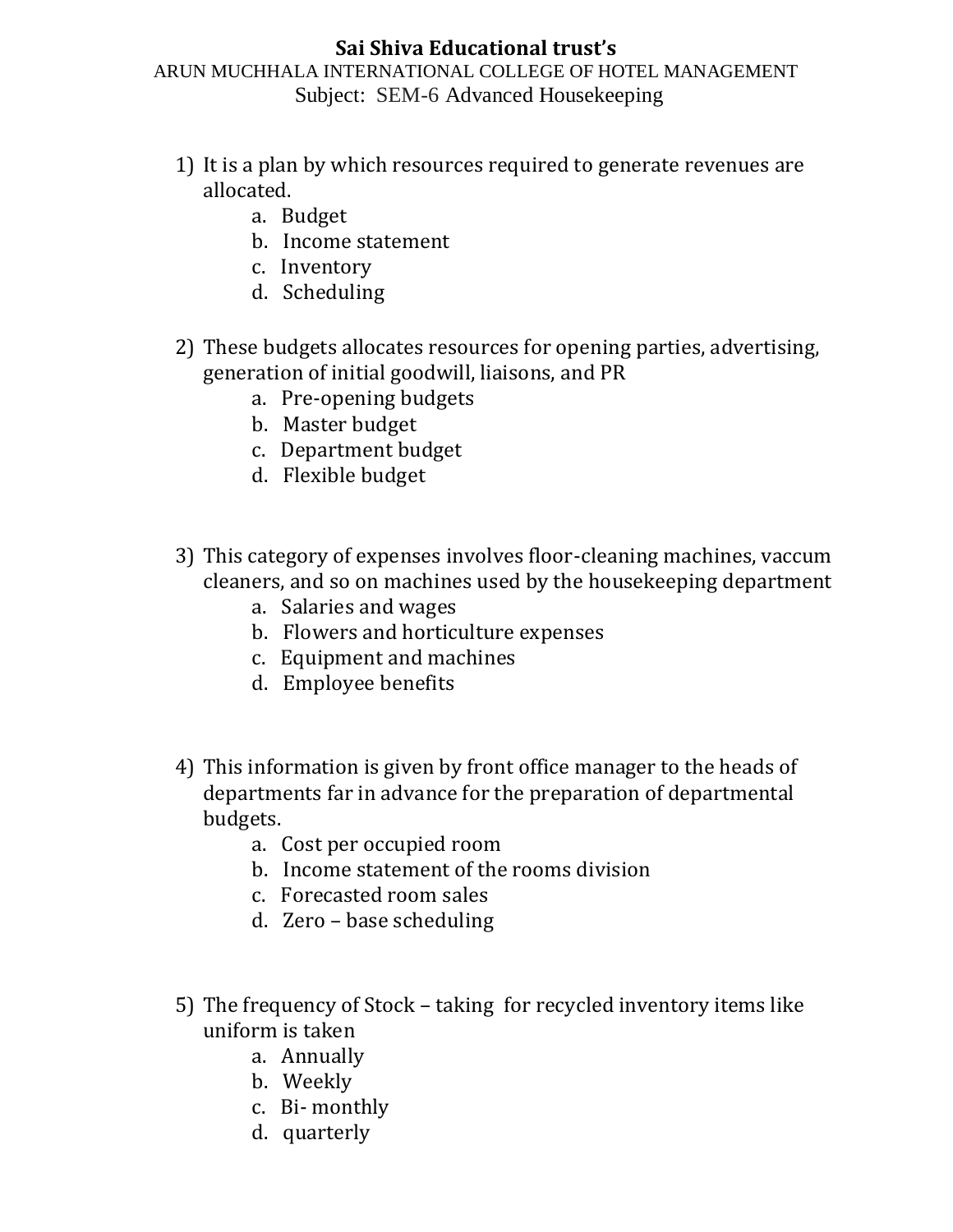- 6) A new GRA may be paired with another experienced GRA is called
	- a. Partner system
	- b. buddy system
	- c. friend system
	- d. Tem system
- 7) Which function is carried out by Public Area Supervisor ?
	- a. Manage and train Public Area Attendants
	- b. Routine inspection of guest
	- c. Be Aware of all room categories
	- d. Checks the occupied and departure rooms
- 8) \_\_\_\_\_\_\_\_\_\_\_expenditure in the housekeeping department may include room attendant's carts, vacuum cleaners, general floor machines, carpet shampoo machines, sewing machines, and laundry equipment.
	- a. Fixed
	- b. Pre opening
	- c. Capital
	- d. Operating
- 9) The executive housekeeper should make regular tours of the property while it is under construction and draw up a\_\_\_\_\_\_\_\_\_\_ document.
	- a. Systems and procedures
	- b. Area responsibility plan
	- c. division of work
	- d. Organizing the new workforce
- 10) These furniture are valuable & expensive
	- a. Modular
	- b. Upholstered
	- c. Antiques
	- d. Built- In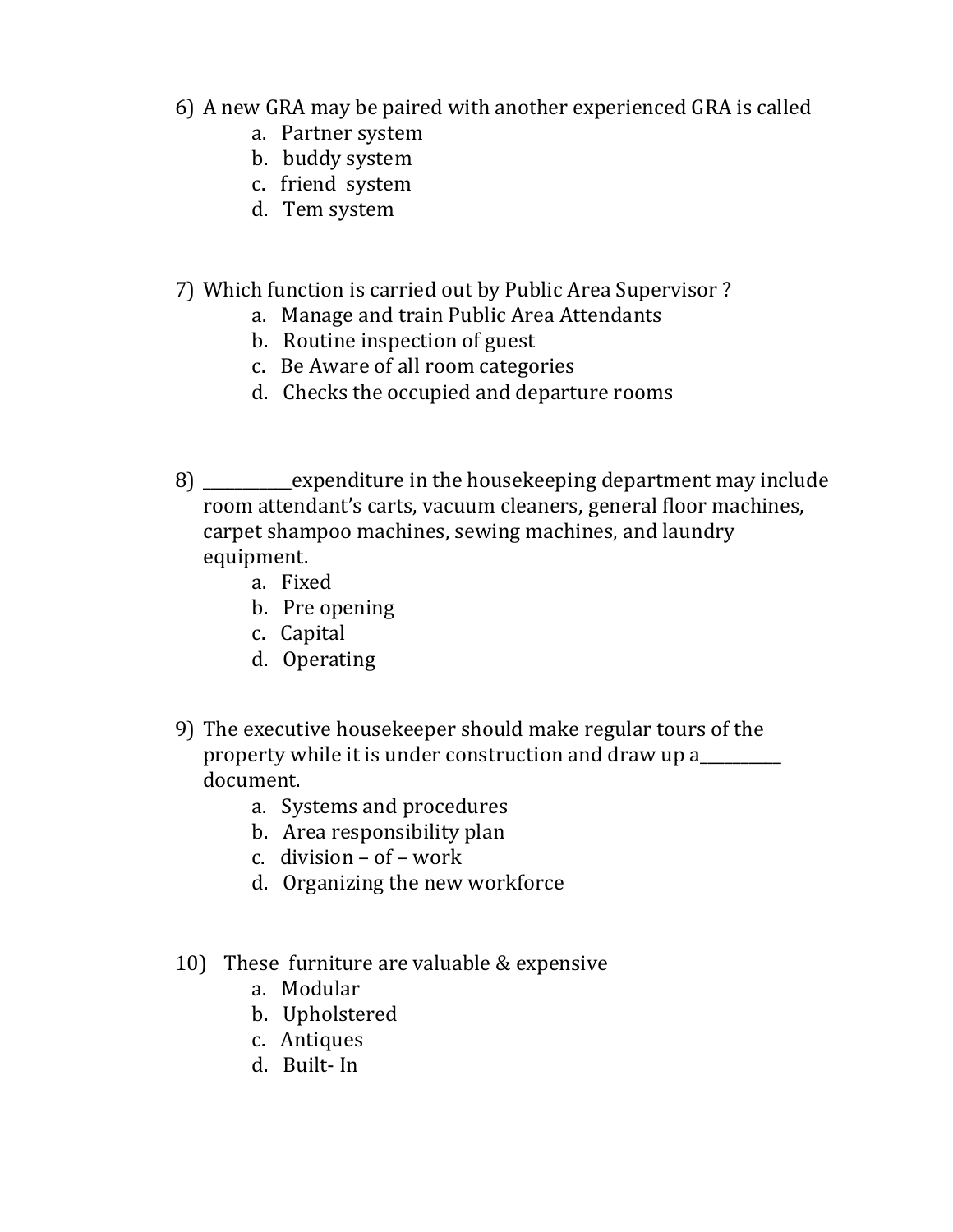- 11) The new trends in furniture designing is the incorporation of \_\_\_\_that furniture should fulfill more than one purpose
	- a. durability
	- b. versatility
	- c. Mobility
	- d. Quality
- 12) Begin the purchasing of uniforms after getting relevant inputs " when should this be carried out
	- a. Two months in advance
	- b. Four weeks to go
	- c. Six weeks in advance
	- d. One week to go
- 13) The process communicates the organization's basic philosophy, policies, rules, and procedures
	- a. Scheduling
	- b. Countdown
	- c. Orientation
	- d. Staffing
- 14) Which is not the function of accessories ?
	- a. add beauty to the room
	- b. room looks dull and bare
	- c. give a personal touch
	- d. medium to show artistic expression
- 15) Should have a good telephone etiquette.
	- a. Floor Supervisor
	- b. Public Area Supervisor
	- c. Control Desk Supervisor
	- d. Linen room Supervisor
- 16) Sofas & chairs used in hotel are generally \_\_\_\_\_
	- a. upholstered.
	- b. Antiques
	- c. Fitted
	- d. Built-in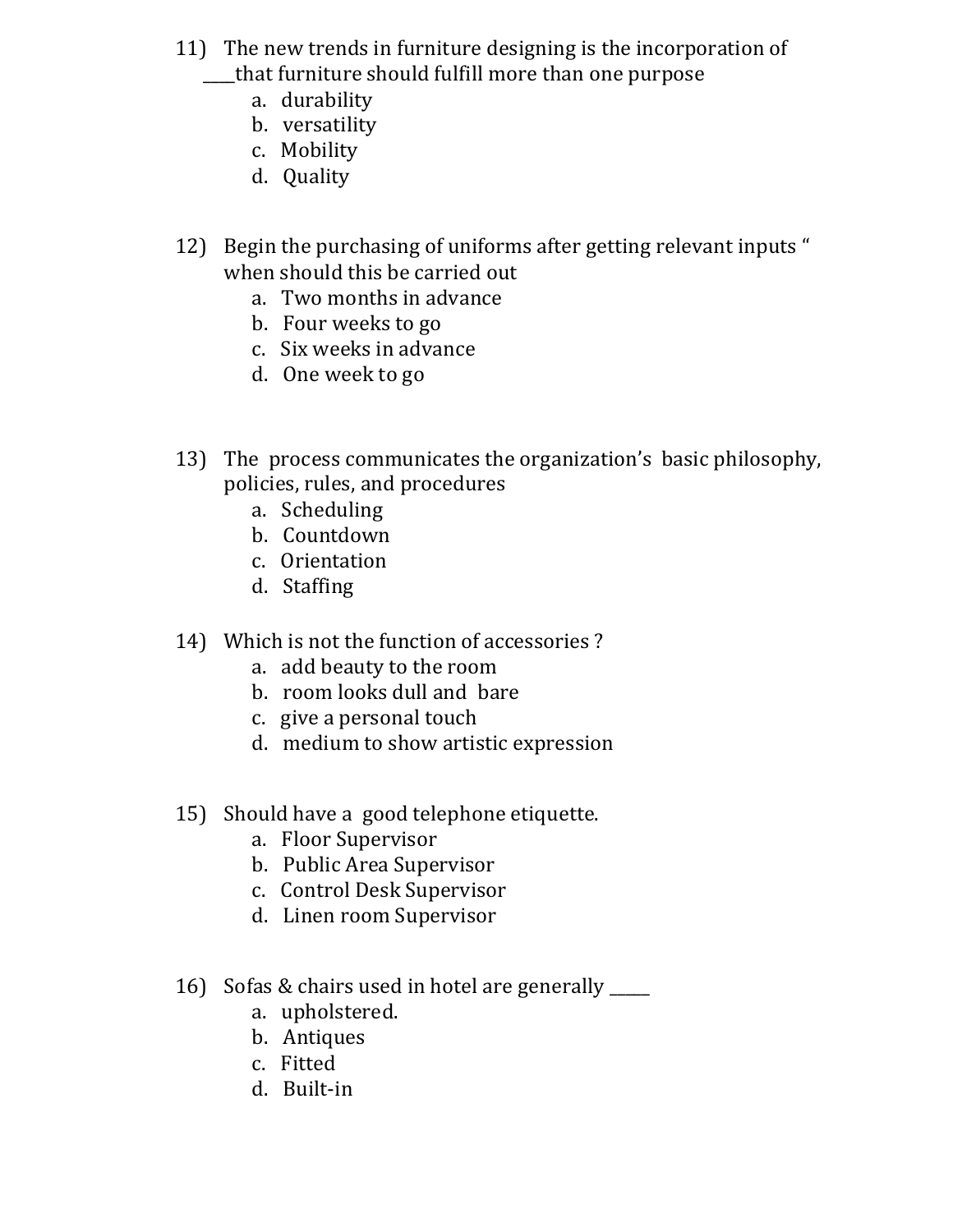- 17) Fragile vases and vivid water colours look good in the \_\_\_\_\_\_\_\_\_\_
	- a. Winter
	- b. monsoon
	- c. summer
	- d. spring
- 18) These CO2 based extinguishers are most effective on class \_\_\_\_\_\_ fires
	- a. A & D
	- b. A & C
	- c. B & C
	- d. B & D
- 19) It used for relieving pain and lowering a high temperature.
	- a. Aspirin
	- b. Anti –diarrheal tablets
	- c. Paracetamol
	- d. Calamine lotion
- 20) Which is the unsafe practice that may lead to fire?
	- a. Unplugging electrical appliance when not in us.
	- b. Using secured electrical equipment or sockets
	- c. Leaving magnifying glasses where the sun can catch them.
	- d. Using furnishing materials that are uncombustible
- 21) The ABCs of artificial respiration ,C stands for
	- a. Coughing
	- b. Circulation
	- c. Chest
	- d. Clear
- 22) Which material of the following is the cause of Class C fire ?
	- a. Kerosene
	- b. Electrical equipment
	- c. Wood
	- d. Ignitable metal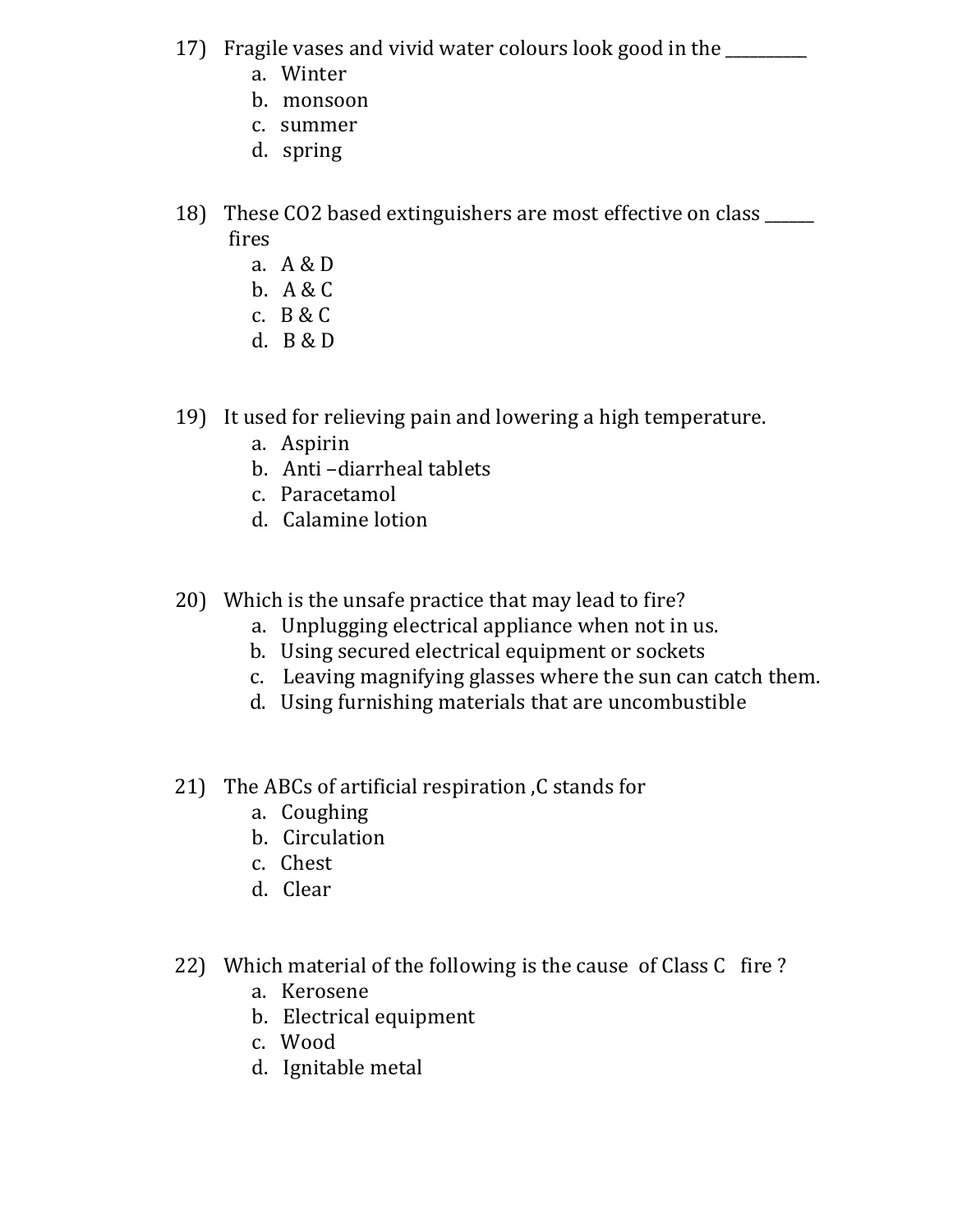- 23) Carbon dioxide extinguishers are only effective from a distance of \_\_\_\_\_\_\_\_\_\_\_\_feet
	- a. 1-2
	- b. 2-7
	- c. 3-8
	- d. 9-10
- 24) A containing medical supplies for emergency used is usually kept in the housekeeping department
	- a. Emergency box
	- b. Hazard prevention box
	- c. first-aid box
	- d. Pre –treatment box

# 25) Which things should be avoided in first aid

- a. Inform the relatives of the casualty
- b. Send the casualty to a hospital
- c. Never leave the casualty alone
- d. Move a patient unnecessarily

26) A \_\_\_\_\_\_\_\_\_\_is a plan which projects both the revenues the hotel anticipates during the period covered by the budget and the expenses required to generate the anticipated revenues.

- a. Budget
- b. Income statement
- c. Inventary
- d, Scheduling

# 27) Identify the Capital expenses from the following

- a. Employee benefits
- b. Contract services
- c. Operating supplies
- d. Equipment and machines

## 28) The variable expenses of laundry does not include

- a. chemical cost
- b. Equipment cost
- c. Water cost
- d. Energy cost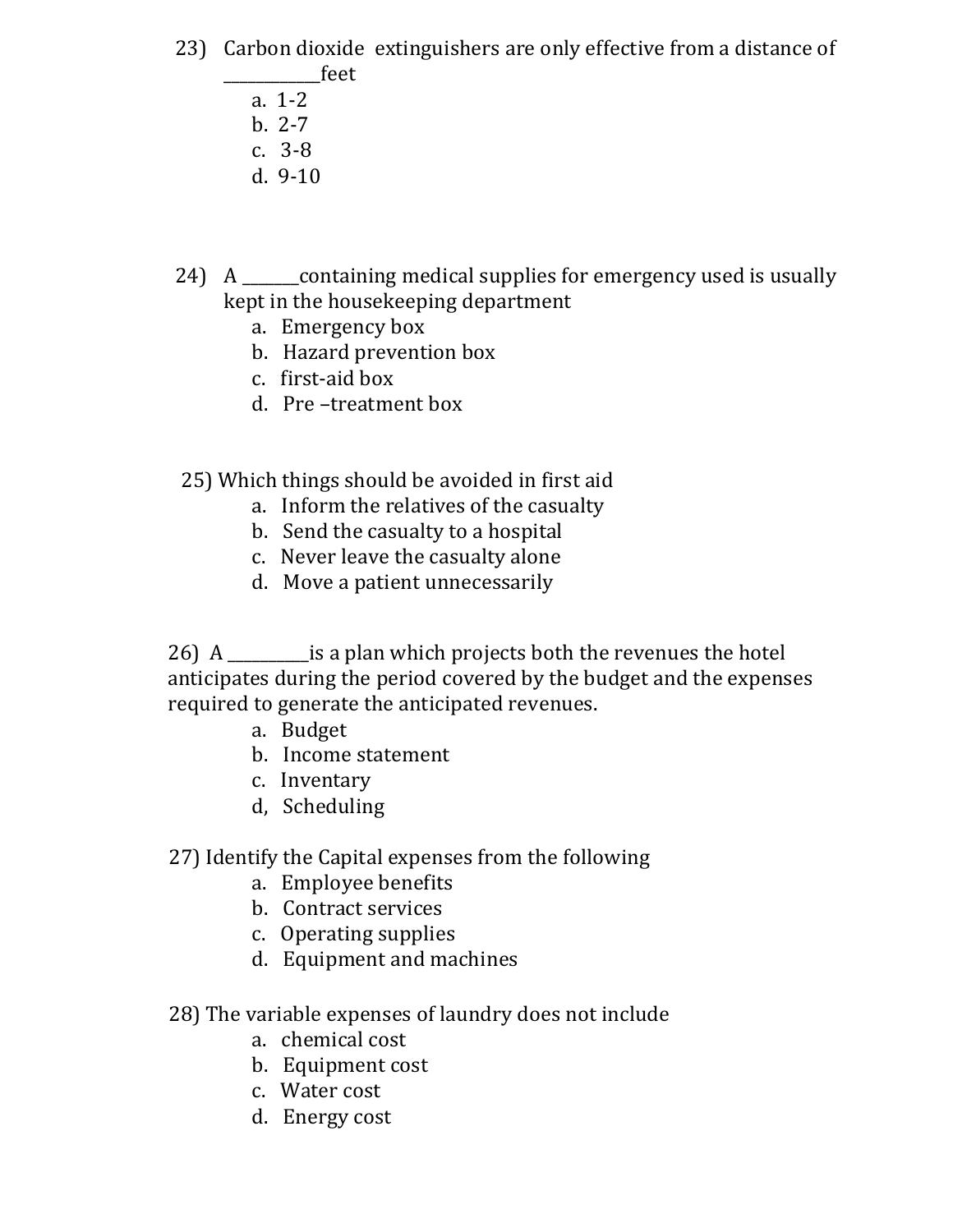- 29) The frequency of Stock taking for non- recycled inventory items like guest supplies is taken
	- a. Annually
	- b. Weekly
	- c. Bi- monthly
	- d. Quarterly

30) Which function is carried out by Public Area Supervisor ?

- a. Manage and train Public Area Attendants
- b. Routine inspection of guest
- c. Be Aware of all room categories
- d. Checks the occupied and departure rooms
- 31) This is the largest expense category in the housekeeping department, as the department easily has the largest workforce of all departments in the hotel
	- a. Salaries and wages
	- b. Employee benefits
	- c. Contract services
	- d. Linen

 32) He checks the occupied and departure rooms, giving special attention to guest needs

- a. Floor Supervisor
- b. Public Area Supervisor
- c. Control Desk Supervisor
- d. Linen room Supervisor
- 33) To calculate\_\_\_\_\_\_\_\_ costs consider turnover of employees
	- a. Linen
	- b. Guest supplies
	- c. Uniform
	- d. Cleaning supplies

 34) The number of rooms to be cleaned by a single GRA may range from \_\_\_\_\_\_\_\_\_\_rooms per day

- a. 8 -10
- b. 13- 20
- c. 20- 25
- d. 11 -15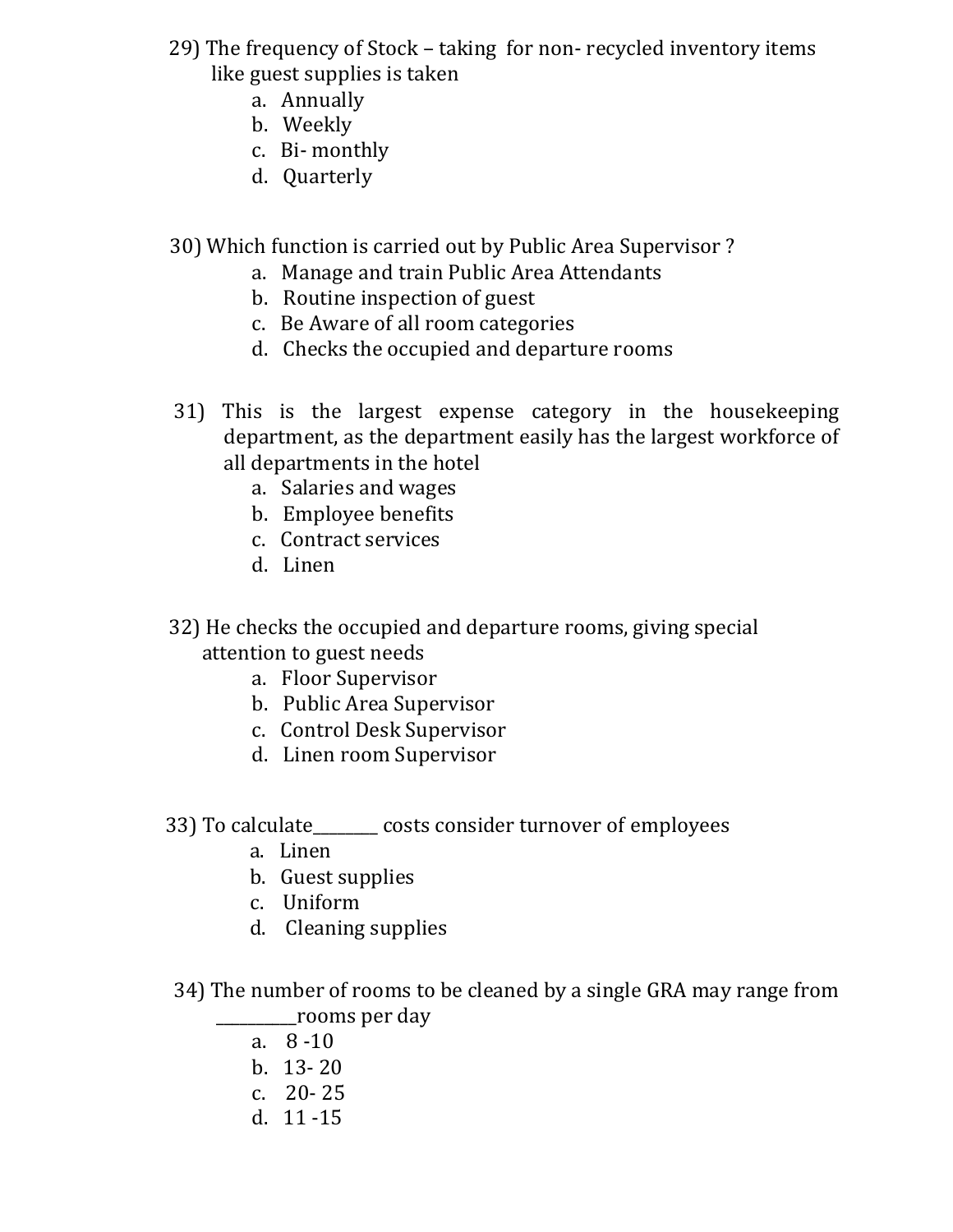- 35) When should this activity carried out "Check the blueprints for the housekeeping department"
	- a. Three months before the opening
	- b. Two months in advance
	- c. Six weeks in advance
	- d. Four weeks to go
- 36) Nowadays any piece of furniture that is more than \_\_\_\_years old is antique
	- a. 50
	- b. 25
	- c. 100
	- d. 1000

37) In placing accessories Sense of \_\_\_\_\_\_\_\_\_\_\_is also a sense of coolness

- a. brightness
- b. bareness
- c. fullness
- d. heaviness
- 38) This type of furniture can be arranged whenever necessary, but the disadvantage is that they accumulate dust, behind, above & beneath them
	- a. free standing
	- b. Cantilevered
	- c. Built-in
	- d. Fitted
- 39) These furniture are fixed on brackets fitted to the wall & hence there are no legs
	- a. Free- Standing
	- b. Cantilevered
	- c. Built- In
	- d. Fitted
- 40) Which material of the following is the cause of Class C fire ?
	- a. Electrical equipment
	- b. Wood
	- c. Ignitable metal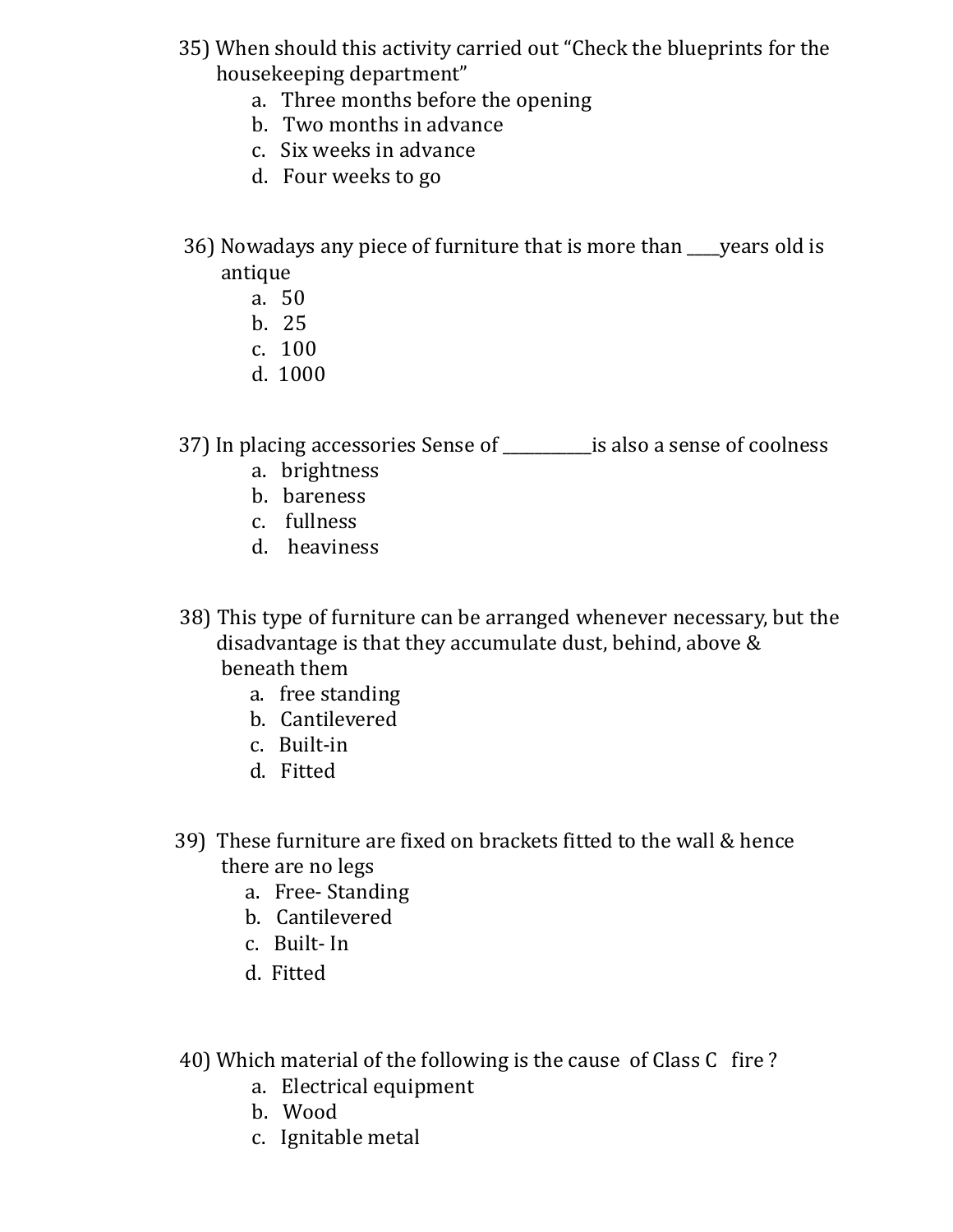- d. Kerosene
- 41) He supervises cleaning activity of areas including lobby, restaurants, lounges, SPA, executive offices, pool area, public wash rooms, garden areas, corridors
	- a. Floor Supervisor
	- b. Public Area Supervisor
	- c. Control Desk Supervisor
	- d. Linen room Supervisor
	- 42) This expense includes the cost of materials, stitching costs, accessories, and footwear
		- a. Linen
		- b. Uniform
		- c. Employee benefits
		- d. Contract services
	- 43) These can be set off by smoking detector heat detector, sprinkler system, or pull stations
		- a. Smoke detectors
		- b. Sprinklers
		- c. Extinguisher
		- d. Fire alarms

 $\overline{\phantom{a}}$ 

- 44) Unbleached triangular bandage is used to make a sling to
	- a. sprained joint such as a wrist or knee.
	- b. cuts and small wounds
	- c. support an injured wrist or elbow
	- d. apply pressure to control bleeding
- 45) Which things should be avoided in first aid ?
	- a. speak to the casualty kindly
	- b. Always inform the police about serious accidents
	- c. Allow bleeding to go unchecked
	- d. Never separate a child from its parent